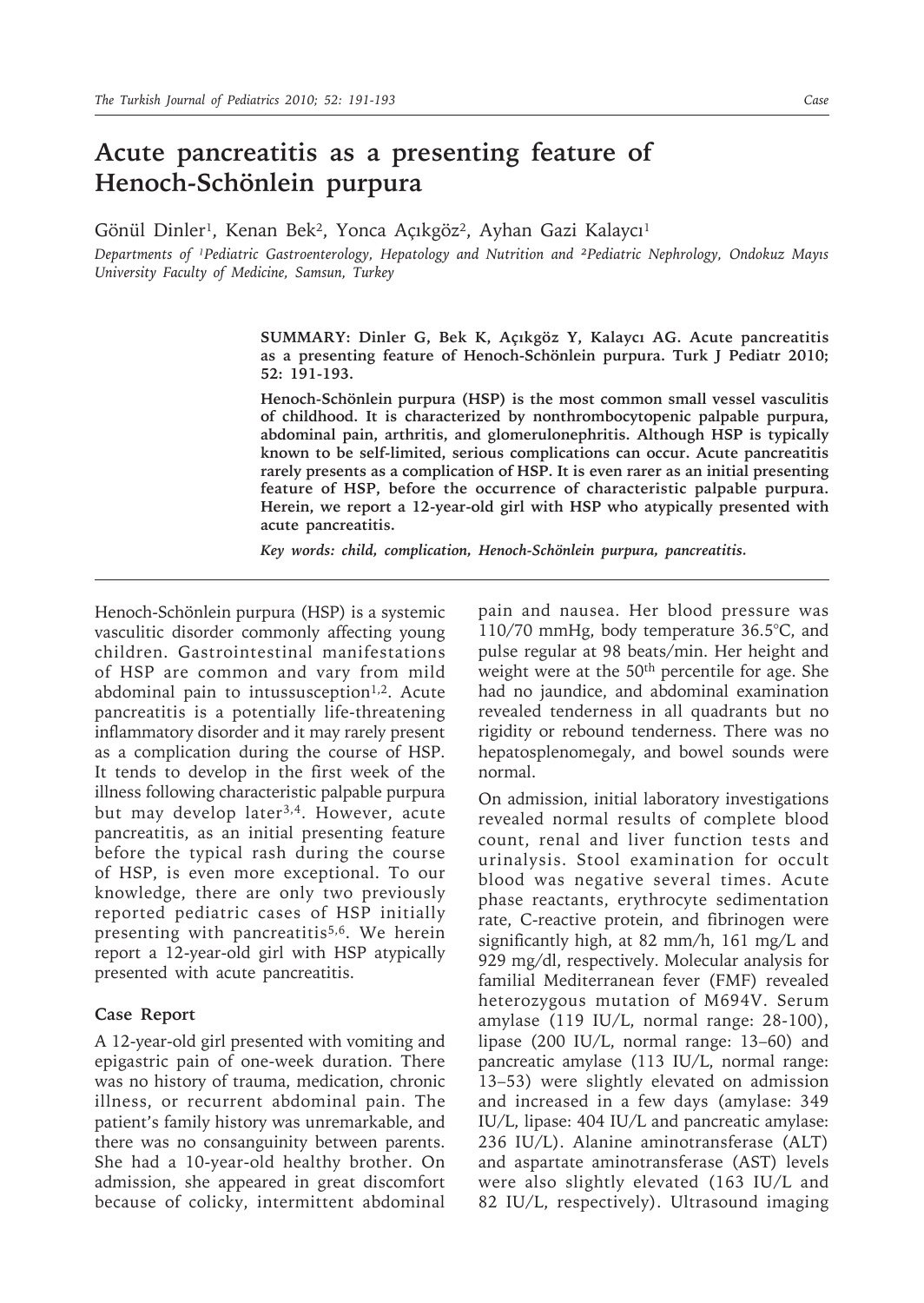detected an anechoic cyst in the left ovary and minimal fluid accumulation in the bony pelvis, which were not specific for pancreatitis. Acute pancreatitis was defined with laboratory assays of amylase and lipase. Oral feeding was stopped and parenteral feeding started. The etiological investigations of acute pancreatitis in terms of mumps and hepatitis viral markers were negative. Serum IgA and C3 and C4 levels were all normal.

On the 12th day of hospitalization, she developed palpable purpuric lesions on her lower extremities. HSP was diagnosed and it was proved definitively by skin biopsy, which was compatible with leukocytoclastic vasculitis. When the purpuric lesions developed, oral steroid therapy was started (2 mg/kg per day, tapered gradually after 5 days). Abdominal pain resolved within two days, amylase and lipase levels decreased to almost normal, and the patient was discharged on the 20th day. She remains in good general condition without any abdominal complaints nine months after the discharge.

## **Discussion**

Acute pancreatitis is rarely seen in children but appears to be increasing. It is defined clinically by severe abdominal pain and vomiting with a rise in pancreatic enzymes at least three times the upper limits in blood and urine. The underlying etiologies are variable but the vast majority of cases are associated with trauma, medication, biliary tract disease, viral infections, and systemic diseases including vasculitis<sup>7,8</sup>.

Henoch-Schönlein purpura is a systemic vasculitis characterized by deposition of IgAcontaining immune complexes in the skin, joints, gastrointestinal mucosa, and glomeruli. It is the most common small vessel vasculitis of childhood. It usually presents with a classical tetrad of rash, polyarthritis, abdominal pain, and renal disease without any diagnostic difficulty in its typical presentation<sup>1,2</sup>. The abdominal pain, occurring in more than half of the patients, is characteristically colicky and localized to the periumbilical and epigastric regions, sometimes associated with nausea, vomiting or bleeding. The abdominal pain is thought to be due to localized edema and hemorrhage into the bowel wall secondary to the vasculitis of the small vessels<sup>9,10</sup>. Although

the symptoms are similar, many unusual complications of HSP have been described, such as intussusception, bowel perforation and pancreatitis<sup>2,10</sup>. The pathophysiologic mechanism of acute pancreatitis is thought to be the vasculitic involvement of the small vessels within the pancreas<sup>3</sup>. Generally, in the reported cases, acute pancreatitis develops after the occurrence of the characteristic rash3,4,11. This rare complication was first described by Toskin<sup>12</sup> in a 20-year-old man, and since then it has been documented in a few reports, including five children. The first pediatric case was reported in 1977 by Garner4. That seven-year-old girl was presented with painful and swollen feet, bruising and purpuric rash around the ankles, and she then developed signs and symptoms of acute pancreatitis within several days. The first pediatric case who presented with acute pancreatitis before rash was described by Cheung et al.<sup>5</sup> in 2001. They reported a seven-year-old Chinese boy who presented with severe abdominal pain and was diagnosed as acute pancreatitis with markedly elevated serum amylase level and swollen pancreas on computerized tomography (CT). He developed palpable purpuric rash over his lower extremities on the 11th day. A second report of a pediatric case developing pancreatitis as the initial manifestation of HSP was recently reported in a three-year-old girl by Soyer et al.<sup>6</sup> She was admitted with colicky abdominal pain and her laboratory tests were compatible with acute pancreatitis. She was diagnosed as HSP on the 5th day with the occurrence of purpuric rash on the lower extremities.

We report the third case of pancreatitis as an initial manifestation of HSP in childhood. Similar with the other two cases, our patient presented with severe abdominal pain as the initial complaint. Although pancreatitis was not confirmed radiologically by ultrasonography or CT, serum amylase and lipase levels gradually elevated until the occurrence of the rash. Two days after the initiation of steroid therapy, the abdominal pain resolved and serum amylase level began decreasing. Although steroids are not used in acute pancreatitis, they are used in HSP in certain conditions such as severe gastrointestinal, renal, central nervous system, and testicular involvement<sup>1,2,13</sup>. In HSP-associated pancreatitis, because of the